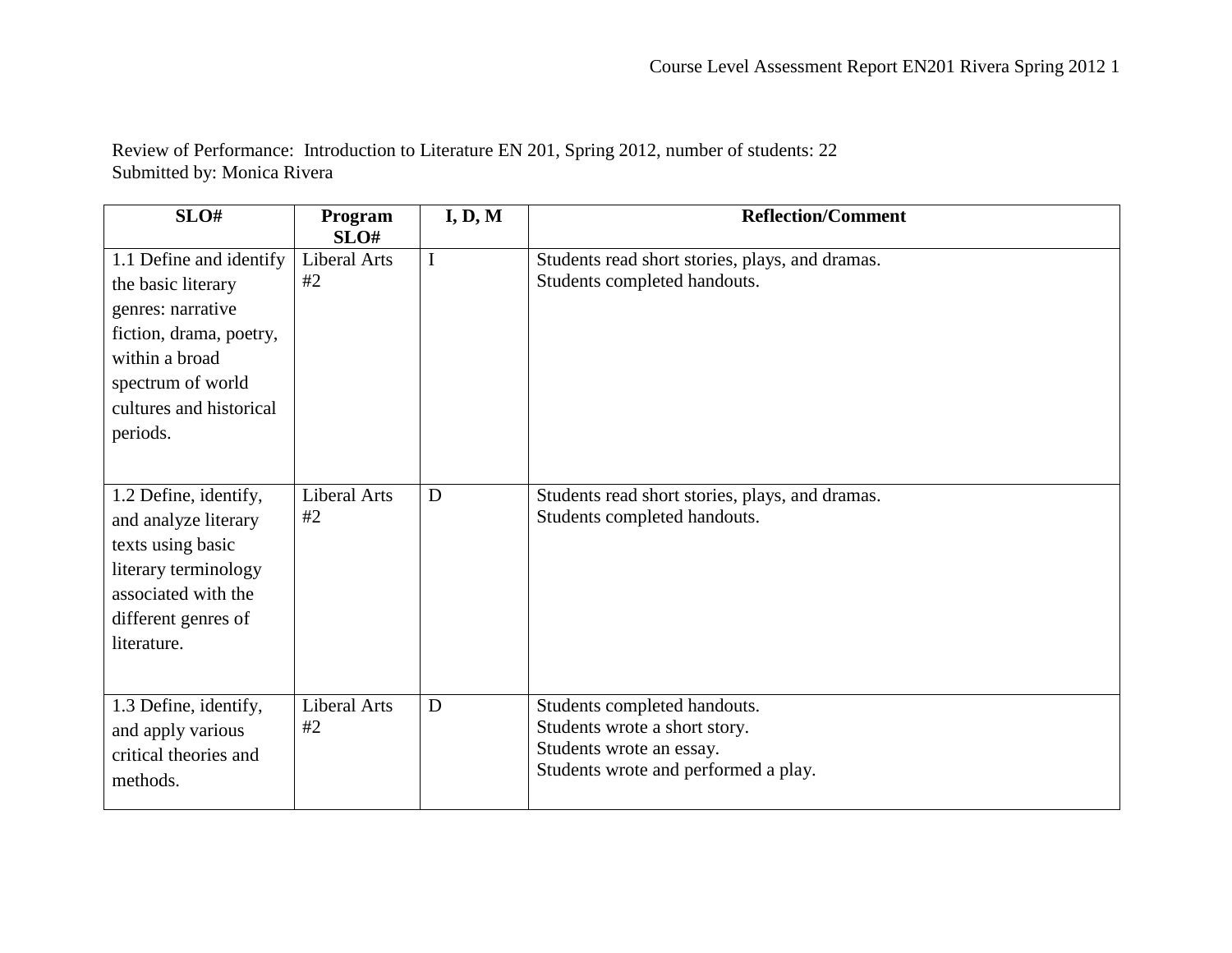| 1.4 Identify historical,<br>cultural, and<br>biographical contexts<br>for selected literary<br>texts and their authors;<br>apply them<br>interpretively to<br>assigned readings. | <b>Liberal Arts</b><br>#2 | D | Students read short stories, plays, and dramas.<br>Students completed handouts.                                                                                                              |
|----------------------------------------------------------------------------------------------------------------------------------------------------------------------------------|---------------------------|---|----------------------------------------------------------------------------------------------------------------------------------------------------------------------------------------------|
| 1.5 Write<br>compositions<br>(paragraph and essay<br>length) on literary<br>topics and issues.                                                                                   | <b>Liberal Arts</b><br>#2 | D | Students completed handouts.<br>Students wrote a short story.<br>Students wrote an essay.<br>Students wrote and performed a play.<br>*The quality of student writing was below satisfactory. |

**Additional observations:** None.